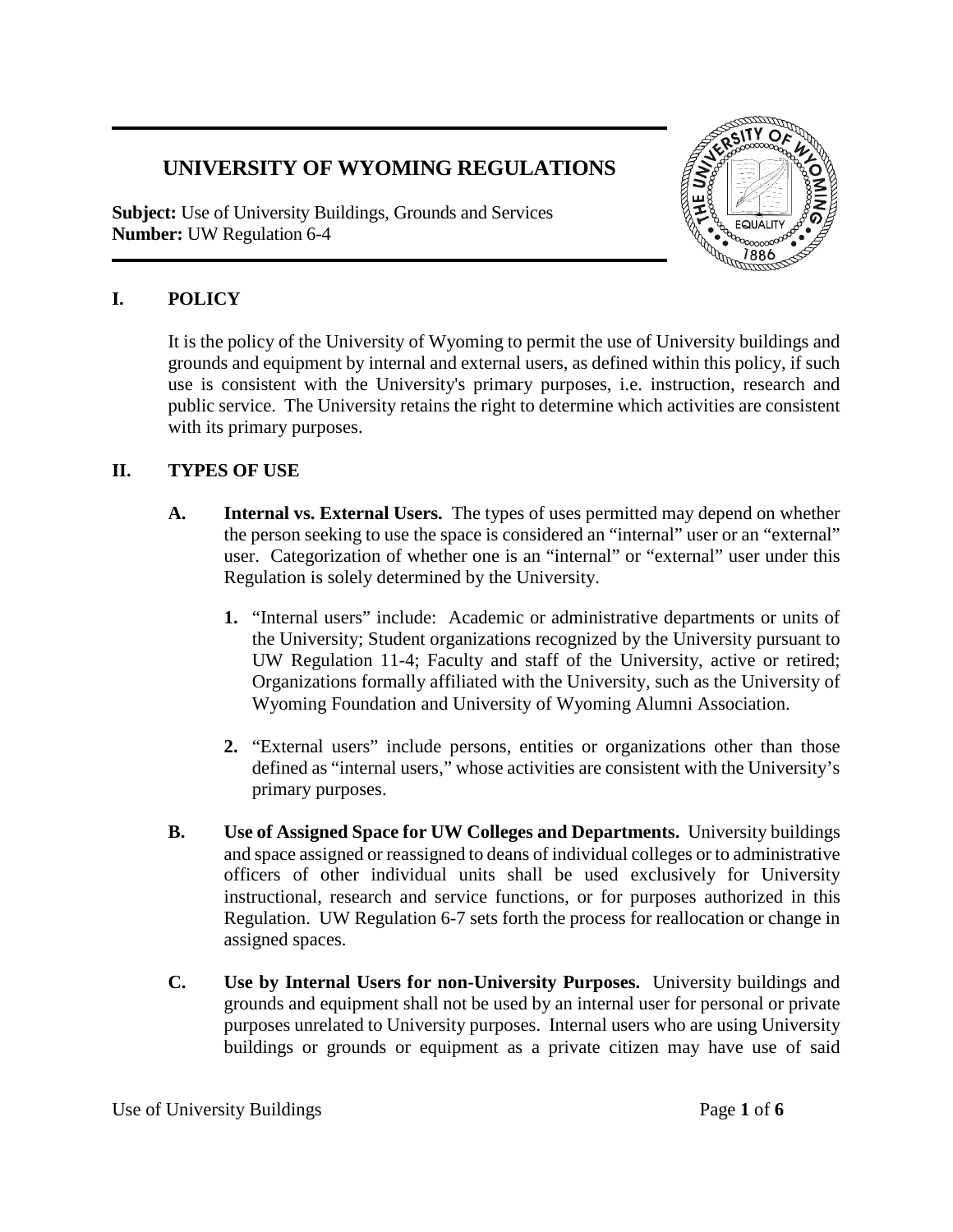buildings, grounds or equipment as an external user but only in accordance with the procedures set forth in this Regulation. Use of University buildings and equipment by internal users for outside consulting is permitted only in accordance with Presidential Directive 2-1996-1 and the applicable policies set forth by Academic Affairs.

- **D. Emergencies.** University buildings and grounds may be used during a natural disaster or state or local emergency when authorized by the President or President's designee, as specified in any applicable Memorandums of Understanding or contracts with other entities, or as set forth in Wyoming or Federal law.
- **E. Signs, Posters, Banners and Fliers.** The time, place, and manner of free expression activities may be regulated to prevent unreasonable interference or conflict with the educational, research, housing, or other legitimate functions of the University, including the normal use by others of public areas. Similarly, the University must preserve the visual integrity of campus by providing a framework for planning and displaying temporary posters, signs and banners to ensure their usefulness and effectiveness, while minimizing visual clutter, litter, potential damage to property, disruption of campus operations, and unnecessary costs.

External users who seek to publicize activities or advertise events as described in this section may only use specifically designated University spaces or locations, and must seek advanced written approval by the Vice President of Administration in consultation with the applicable departmental office. Solicitation or the posting of handbills without University approval is strictly prohibited.

- **F. Prohibited Uses By External Users.** The University shall not, except by written authorization of the President of the University, or designee, make University buildings and grounds available to external users for the following uses or activities:
	- **1.** Any interests operated primarily for profit, such as but not limited to private, personal or commercial interests;
	- **2.** Political campaigning by, or for, candidates who have filed for public office; and
	- **3.** Political campaigning for ballot measures.
- **G. Filming and Photography.** Use of University buildings and grounds for filming and photography is permitted in accordance with the UW Filming and Photography Policy as posted on the University of Wyoming Division of Administration website.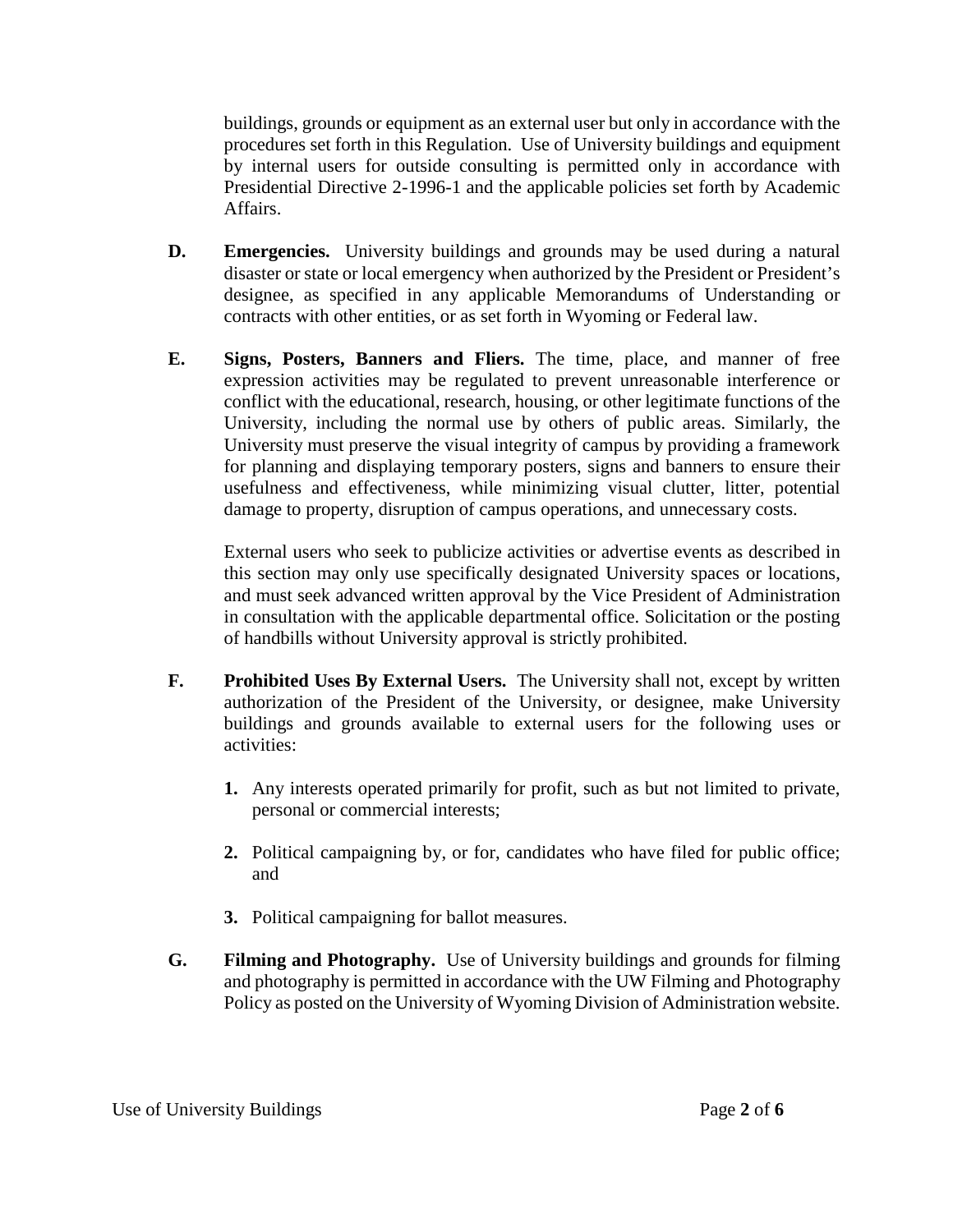### **III. SCHEDULING**

- **A.** The following process and rules apply to use of University buildings and grounds, as applicable, by internal users:
	- **1.** Use of University buildings and grounds, as applicable, must be scheduled in accordance with all applicable University Regulations and policies, including but not limited to the process and procedures set forth in the Central Scheduling Policy posted on the University Central Scheduling website.
	- **2.** Normal operating hours of administrative and academic department offices are 8:00 a.m. to 5:00 p.m., Monday through Friday. Summer operating hours of administrative and academic department offices are 7:30 a.m. to 4:30 p.m., Monday through Friday. Individual departments and units may also set their individual normal operating hours outside of those listed above as defined by that department or unit.

### **IV. FEES**

- **A.** Users may be assessed fees, charges and/or deposits for use of University buildings and/or grounds, as set forth in the University Fee Book or applicable Presidential Directives.
- **B.** Any request for a reduction or waiver of any portion, or all, of a fee, charge or deposit shall be submitted to the Vice President for Administration, who shall make the final determination.

### **V. ALTERATIONS OR IMPROVEMENTS**

Internal and external users are expressly prohibited from making any alterations or improvements or performing maintenance to University buildings or grounds. All construction, alterations, improvements or maintenance to University buildings or grounds shall be performed exclusively by, or through, UW Operations. All alterations or improvements or maintenance shall be requested through UW Operations in the process set forth on the UW Operations website. University departments, employees or offices authorizing or permitting any alterations or improvements to University facilities in violation of this directive shall be responsible for all subsequent costs resulting from such unauthorized alterations or improvements.

### **VI. CONDITIONS OF USE**

All persons or groups, whether internal or external, using University buildings, grounds or equipment shall follow all University Regulations and applicable city, county, state or federal ordinances and statutes. In addition, the following conditions apply to all use of University buildings and grounds and equipment:

Use of University Buildings Page 3 of 6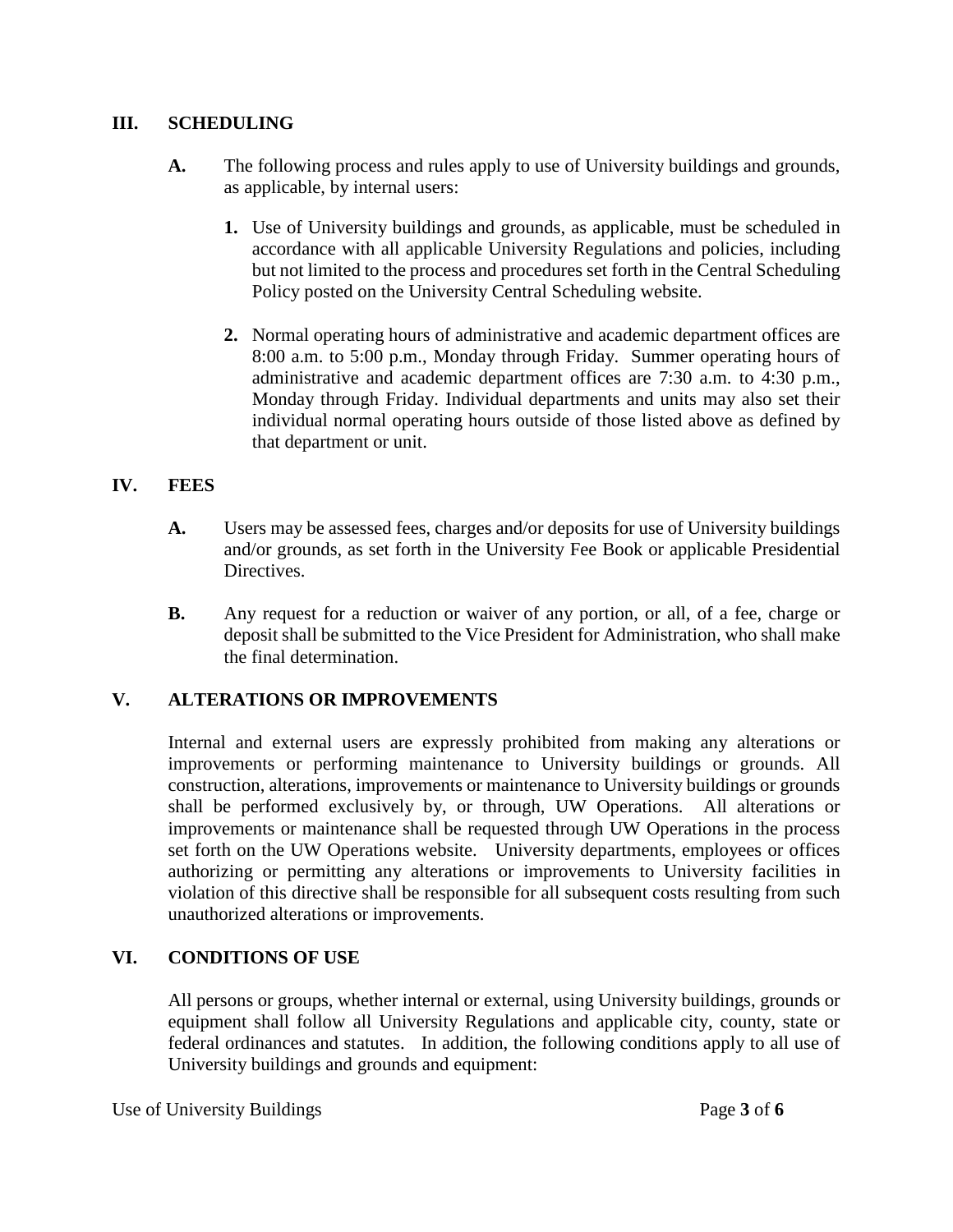- **A. Access to Public versus non-public areas of the University**. University faculty, administrative and staff personnel, and students are permitted access to public areas of the University and, when engaged in a University-authorized or assigned activity, to non-public areas of the University. Members of the general public who are not University employees or students are permitted access to the public areas of the University, provided such access is consistent this Regulation. Members of the general public who are not University faculty or administrative or staff personnel or students are prohibited from use of non-public areas of the University, except upon authorization of the person-in-charge.
- **B. Animals.** University employees, students, and members of the general public are prohibited from bringing any animal, including but not limited to, dogs, cats and birds, into University buildings. However, animals are permitted in University buildings as follows:
	- **1.** Individuals with disabilities who are accompanied by a service animal as defined by the Americans with Disabilities Act; or
	- **2.** Individuals with disabilities who have been approved by the University to have an emotional support or assistance animal while they are in their Universityowned or leased housing facility as provided by the Fair Housing Act; or
	- **3.** Individuals who are engaged in an authorized University instructional, research, public service or athletic activity requiring the presence of animals; or
	- **4.** Individuals who reside in University housing facilities that have been specifically designated by the University as pet friendly. The Vice President for Students Affairs, or designee, is responsible for establishing and administering policies and procedures governing the Pet Friendly Housing Policy.

The University reserves the right to remove or require the removal of any animal that poses a direct threat to the health or safety of others, is not housebroken, is in violation of any University policy, or otherwise disrupts the use of campus grounds or facilities.

**C. Bicycles, motorcycles, mopeds, scooters, skateboards, and roller skates.** University employees, students, and members of the general public are prohibited from operating, using, or storing any bicycles, motorcycles, mopeds, scooters, skateboards, roller skates or other similar devices in a University building, except when expressly permitted by the Vice President for Administration or designee. Use of bicycles and non-motorized vehicles is subject to the parameters set forth in UW Regulation 6-5.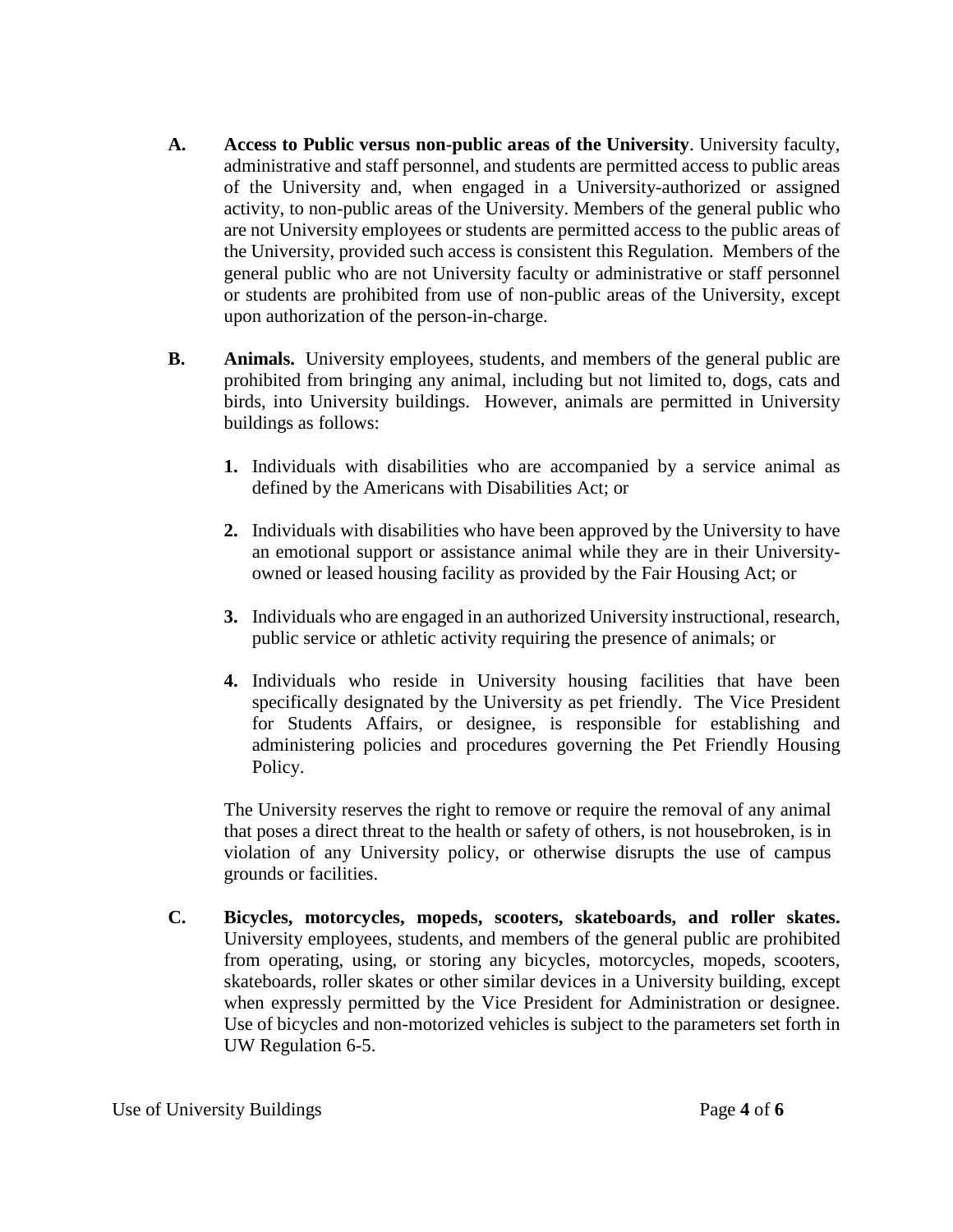- **D. Dangerous weapons.** No dangerous weapon may be stored or carried in or upon University facilities. Any person carrying a dangerous weapon in a University facility is required to relinquish the weapon to the UW Police Department voluntarily or upon request. The weapon will be returned when the person leaves the University facility, unless the UW Police Department determines that the weapon should be retained in an investigation. If a person carrying a dangerous weapon refuses to relinquish the weapon, the person shall be denied access to University facilities. Nothing in this paragraph prevents the carrying of weapons for the following reasons: (1) by authorized Peace Officers as defined and authorized by Wyoming Statutes; (2) by individuals directly transporting weapons to and from the weapons storage facility ; or (3) pursuant to official University business and University-approved activities, including activities conducted by ROTC cadets under the direct and immediate supervision of ROTC faculty members, activities conducted by registered student organizations with the written permission of the Vice President for Student Affairs; and other University activities with the written permission of the responsible vice president. University students, faculty, and staff may be subject to disciplinary action for violation of this paragraph, up to and including termination. All persons violating this paragraph may also be subject to criminal sanctions in accordance with Wyoming law.
- **E. Equipment and Services.** Internal and external users authorized to use University buildings are required, except as otherwise authorized by the Vice President for Administration or designee, to utilize University services and equipment when using University buildings. The University may impose reasonable restrictions on the use of such services and equipment when such restrictions are necessary to avoid interruption of the University's primary functions.
- **F. Right to reassign or substitute Buildings or Grounds.** The University reserves the right to impose such requirements on the use of University buildings and grounds as it may deem necessary and reasonable and reserves the right to reassign or substitute buildings or grounds as available and in the best interests of the University.
- **G. Sound amplification.** Sound amplification is permitted at all times in University buildings and on University grounds during the hours of 11:45 a.m. to 1:00 p.m. and 5:00 p.m. to 6:00 p.m., provided that the written authorization for the event, indoors or outdoors, includes approval for an internal or external user to use sound amplification. The University may grant exceptions to this directive through the Vice President for Administration or designee.

### **VII. SANCTIONS**

Failure of an internal or external user to comply with the provisions of this Regulation may, at the University's sole discretion, result in a cancellation of authorization to use University